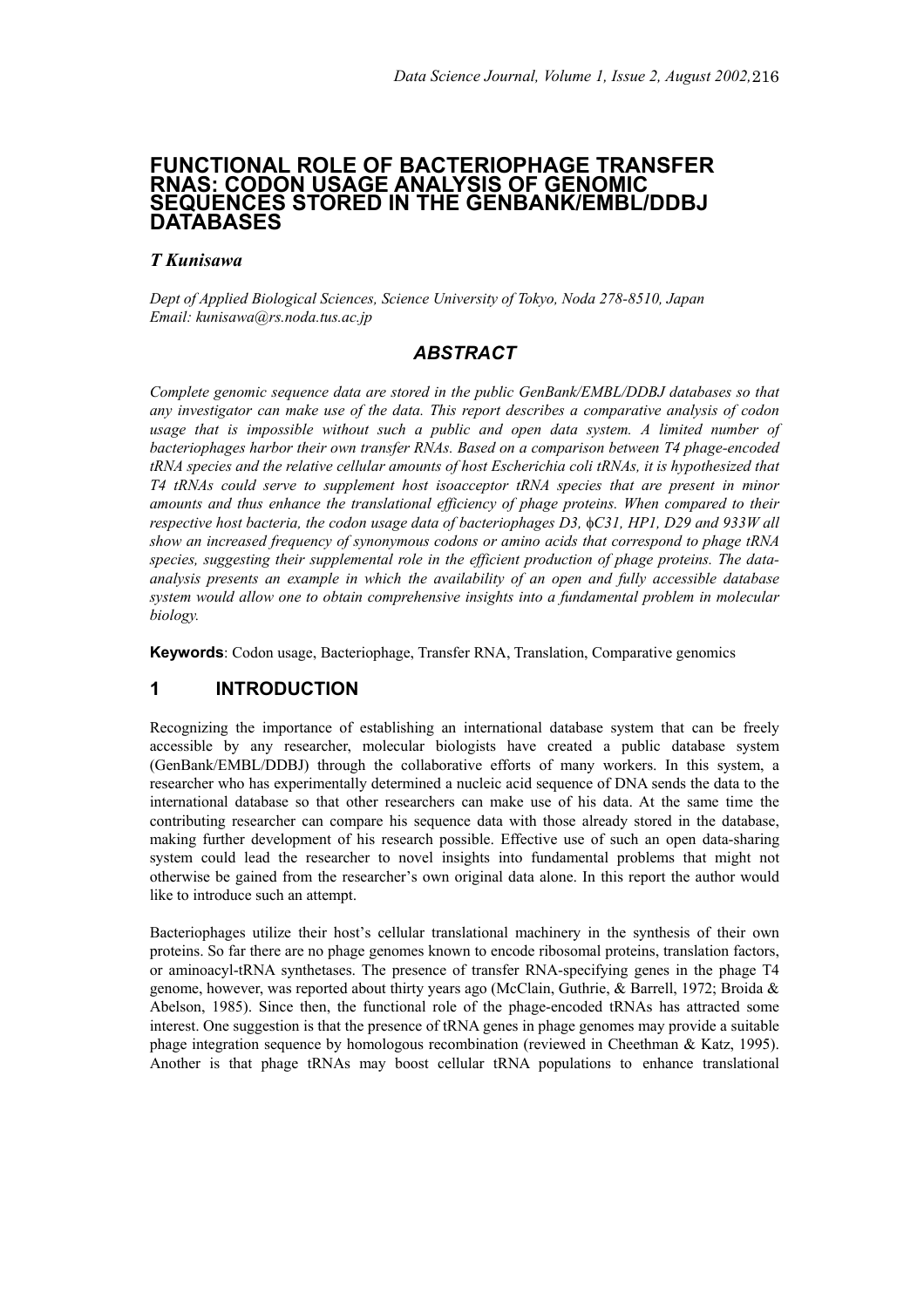efficiency (Kan, Kano-Sueoka, & Sueoka, 1968; Daniel, Sarid, & Littauer, 1970; Scherberg & Weiss, 1972). The latter idea was put forward following the discovery of phage-encoded tRNAs but this has not been verified. In 1992, the advantage of a phage having its own tRNAs was examined in the light of the synonymous codon-usage data of phage T4 and its host *Escherichia coli*; the phage tRNA species could serve to supplement the host's isoacceptor tRNA species that are present in minor cellular amounts and recognize those synonymous codons that are rare in the host genes but are frequent in the phage genes (Kunisawa, 1992). At that time, T4 presented a unique example in which complete data on phage-encoded tRNAs were available.

Currently, however, more than 90 phage genomic sequences are stored in the GenBank/ EMBL/DDBJ databases (GenBank, n.d.; EMBL, n.d.; DDBJ, n.d.). In this report phage genomes encoding tRNA genes are searched for in the databases, and their significance in translation is examined using codon usage analysis. This is to obtain more comprehensive insights into the hostphage translation system. Through this project, the author would like to emphasize the importance of open and fully accessible database system.

# **2 DATA AND METHODS**

All the genomic sequence information used in this study was retrieved with the use of WWW from the major public GenBank/EMBL/DDBJ databases. Genomic sequence data are available from any of these databases. *Escherichia coli* K12, database accession No. U00096; phage T4, X51522; *Mycobacterium tuberculosis*, AF123456, phage D29, AF022214; *Pseudomonas aeruginosa*, AE004091; phage D3, AF077308; *Streptomyces coelicolor* AL645882; phage φC31, AJ006589; *Haemophilus influenzae*, L42023; phage HP1, U24159; *E. coli* O157:H7, AE005174; phage 933W, AF125520; phage VT2-Sa, AP000363.

Besides the major DNA sequence databases, T4 genomic databases are available on the Web (Evergreen Bacteriophage Group, n.d.; Suzuki, Arisaka, Kutter, Thomas, Tsugita, & Kunisawa, 1998). In the latter database, codon usage data of each T4 gene are stored. A complete list of entirely sequenced phage genomes is available from the homepage of NCBI (NCBI, n.d.).

Computer programs were written to extract protein coding regions from complete genomic sequences in the database to analyze codon usage patterns.

# **3 PHAGE-ENCODED TRANSFER RNAS**

Table 1 summarizes results of a database search for bacteriophage genomes that encode tRNA genes. All the phage genomes and their host genomes listed here have been completely sequenced. Gene orders of phage tRNAs are shown in the direction of 5' to 3' in Table 1. Two general points can be made. Phage tRNA genes almost always exist in a cluster on the genome and they are not sufficient for the translation of the 61 sense codons. Coliphage T4 harbors eight tRNA species, the anticodons of which are also shown in the table within the square brackets (Broida & Abelson, 1985). The *Streptomyces* phage φC31 (Smith, Burns, Wilson & Gregory, 1999) harbors a Thr-tRNA with the anticodon ACG. The genome of the *Pseudomonas* phage D3 encodes four tRNA genes for Met, Gly, Asn, and Thr (Kropinski & Sibbald, 1999). From sequence similarity, the *Haemophilus influenzae* phage HP1's genome (Esposito, Fitzmaurice, Benjamin, Goodman, Waldman & Scocca, 1996) is reported to code for Lys- and Leu-tRNA genes, although the latter Leu-tRNA is a pseudogene (Kropinski & Sibbald, 1999). The virulent mycobacteriophage D29 genome encodes five tRNA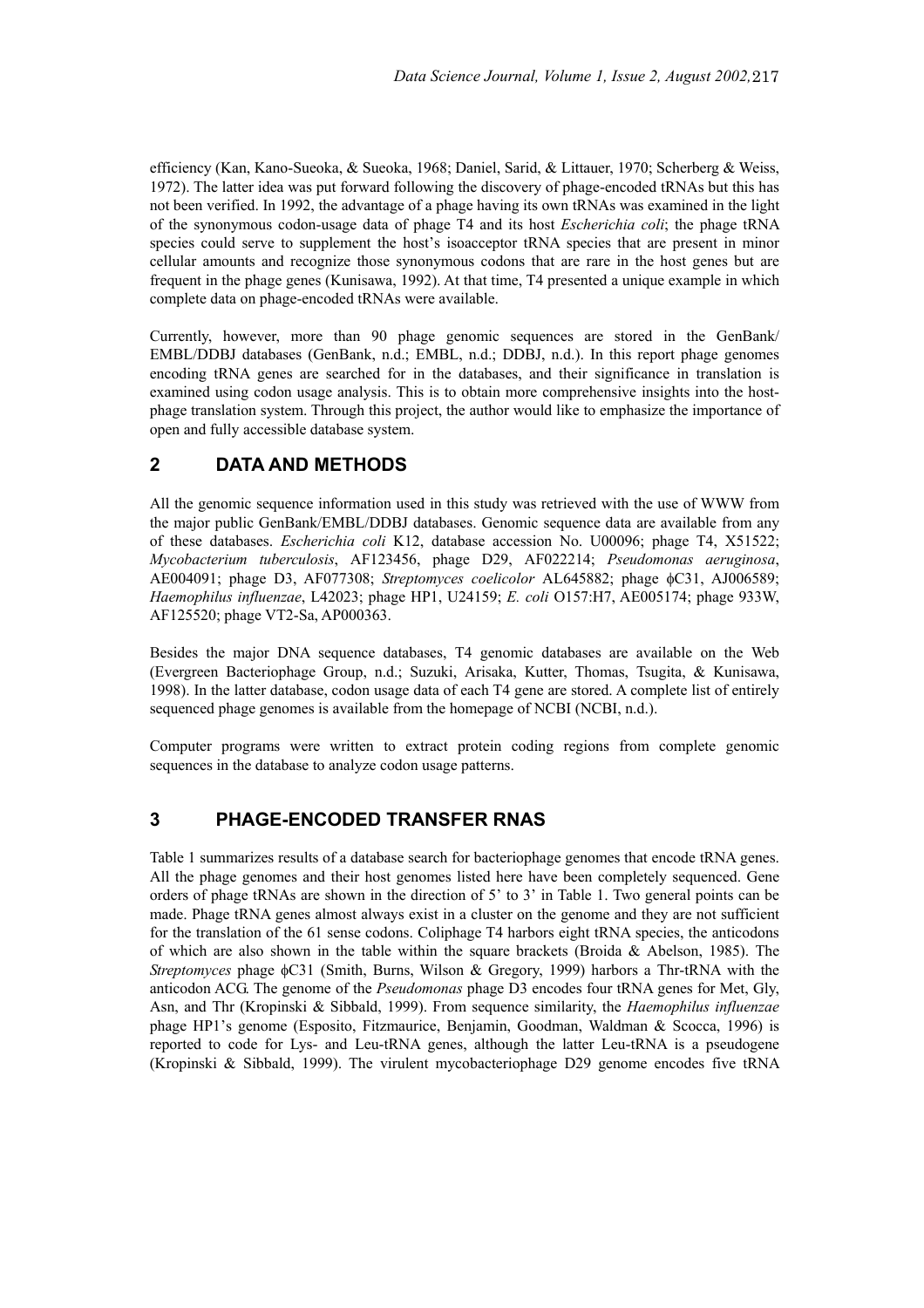genes for Asn, Trp, Gln, Glu, and Tyr in a cluster (Ford, Sarkis, Belanger, Hendrix & Hatfull, 1998), while its close relative L5 lacks the last two tRNAs in the D29 cluster (Hatfull & Sarkis, 1993). Phage 933W and its close relative VT2-Sa, both of which infect enterohemorrphagic *Escherichia coli* O157:H7 (Perna, Plunkett III, Burland, Mau, Glasner, Rose, et al., 2001), harbor one tRNA for Ile and two isoacceptor tRNAs for Arg (Plunkett III, Rose, Durfee & Blattner, 1999; Miyamoto, Nakai, Yajima, Fujibayashi, Higuchi, Sato et al., 1999).

| phage           | host                                      | tRNA gene cluster [anticodon]                             |
|-----------------|-------------------------------------------|-----------------------------------------------------------|
| т4              | <i>Escherichia coli</i>                   | $Gln - Leu - Gly - Pro - Ser - Thr - Ile - seqB -$<br>Arq |
|                 |                                           | [UUG] [UAA] [UCC] [UGG] [UGA] [UGU] [CAU]<br>[UCU]        |
| D <sub>29</sub> |                                           | Mycobacterium tuberculosi Asn - Trp - Gln - Glu - Tyr     |
|                 |                                           | [CCA] [CUG] [CUC] [GUA]<br>[GUU]                          |
| L5              | Mycobacterium tuberculosi Asn - Trp - Gln |                                                           |
|                 |                                           | $[CCA]$ $[CUG]$<br>[GUU]                                  |
| D3              | Pseudomonas aeruginosa                    | Met - ORF - ORF - Gly - Asn - Thr                         |
|                 |                                           | [CAU]<br>$[UCC]$ $[GUU]$ $[UGU]$                          |
|                 | phiC31 Streptomyces coelicolor            | Thr                                                       |
|                 |                                           | [ACG]                                                     |
| HP1             | Haemophilus influenzae                    | $Lys - Leu(pseudogene)$                                   |
|                 |                                           | [UUU] [UAA]                                               |
| 933W/           | enterohemorrhagic                         | $Ile - Arq - Arq$                                         |
|                 | VT2-Sa Escherichia coli                   | [CAU]<br><b>TUCGI TUCUI</b>                               |

Table 1. Bacteriophage tRNA genes found in completely sequenced genomes.

In addition to these, the coliphage T5, for which the complete genomic sequence is not known, is reported to harbor at least 24 tRNAs (McCordquodale & Warner, 1988). Furthermore, the *Vibrio eltol* phage e4 genome is known to encode 5 tRNAs in a cluster (Chattopadhyay & Ghosh, 1988). However, their sequence data are not available.

## **4 TRNA USAGE AND SYNONYMOUS CODON USAGE OF T4**

In Table 2, the anticodon species of tRNAs from *E. coli* and from phage T4 are listed, together with codon usage data. The cellular amounts of host *E. coli* tRNAs relative to that of Leu-tRNA with anticodon CAG are indicated within the square brackets (Ikemura, 1985; 1992). The gene copy number of respective tRNAs is also tabulated. As a first approximation, the relative cellular amount of tRNA is proportional to the gene copy number (see Fig. 3, Ikemura 1992). It is interesting to note that in Table 2 all the eight anticodon species of T4 tRNAs can be found in the host *E. coli*'s tRNAs, and the phage tRNAs do not carry any novel anticodon species. In *E. coli* and in most other bacteria, there are multiple isoacceptor tRNAs for the eight types of amino acids, Gln, Leu, Gly, Pro, Ser, Thr, Ile and Arg that can be charged by T4 tRNAs. It is remarkable to observe that phage tRNAs do not correspond in every case to the major *E. coli* tRNA isoacceptors present in larger cellular amounts. Rather, they correspond to the minor isoacceptors. An extreme case is seen with Ile; the cellular amount of the minor isoacceptor having the CAU anticodon (the base C at the first anticodon position may be modified to cytidine; for details of anticodon modification, see Osawa (1995)) is only 0.05 compared to that of the major isoacceptors with the GAU anticodon, and the phage's IletRNA corresponds to the minor one. Thus, phage tRNAs seem to supplement host tRNAs that are present in small amounts.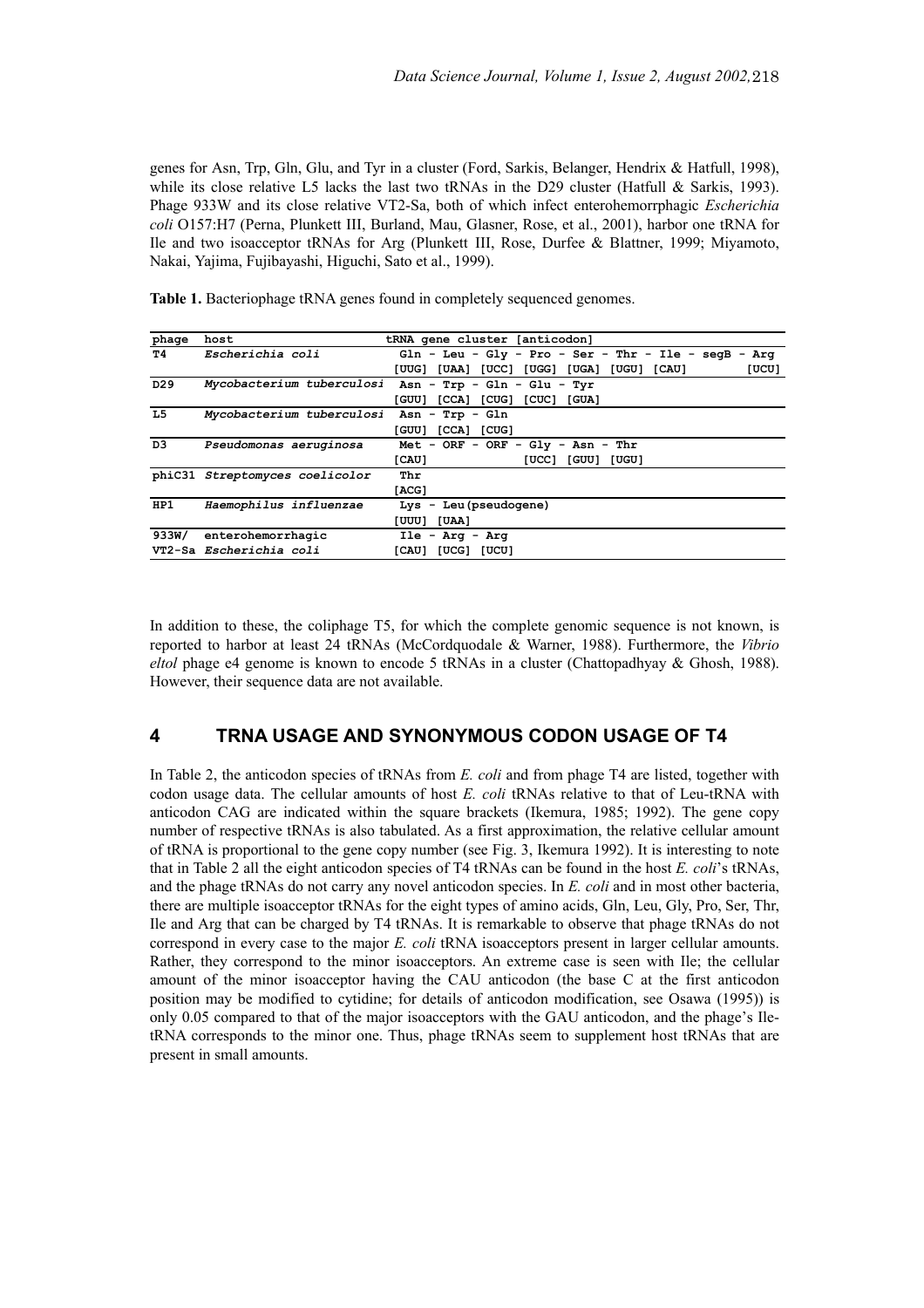| cumulative frequency<br>cumulative frequency<br>gene copy number<br>(per thousand)<br>anti-<br>M. tuber-<br>[content]<br>M. tuber-<br>codon<br>E. coli<br>T4<br>E. coli<br>T4<br>culosis<br>D <sub>29</sub><br>culosis<br>codon<br>19.0<br>4[0.9]<br>CGU<br>20.9<br>ACG<br>$8.4\,$<br>6.5<br>Arg<br>22.0<br>5.8<br>28.4<br>20.6<br>CGC<br>3.6<br>7.2<br><b>CGA</b><br>5.5<br>9.6<br>5.4<br>CGG<br>1.2<br>CCG<br>1 [minor]<br>24.6<br>21.2<br>$\,1\,$<br>1.3<br>0.9<br>AGA<br>2.1<br>10.2<br>UCU<br>$2$ [minor]<br>AGG<br>CCU<br>3.2<br>1.2<br>1.9<br>1 [minor]<br>5.3<br>55.2<br>43.6<br>73.0<br>64.2 | gene copy number<br>D <sub>29</sub><br>$\mathbf{1}$ |
|-------------------------------------------------------------------------------------------------------------------------------------------------------------------------------------------------------------------------------------------------------------------------------------------------------------------------------------------------------------------------------------------------------------------------------------------------------------------------------------------------------------------------------------------------------------------------------------------------------|-----------------------------------------------------|
|                                                                                                                                                                                                                                                                                                                                                                                                                                                                                                                                                                                                       |                                                     |
|                                                                                                                                                                                                                                                                                                                                                                                                                                                                                                                                                                                                       |                                                     |
|                                                                                                                                                                                                                                                                                                                                                                                                                                                                                                                                                                                                       |                                                     |
|                                                                                                                                                                                                                                                                                                                                                                                                                                                                                                                                                                                                       |                                                     |
|                                                                                                                                                                                                                                                                                                                                                                                                                                                                                                                                                                                                       |                                                     |
|                                                                                                                                                                                                                                                                                                                                                                                                                                                                                                                                                                                                       | $\mathbf{1}$                                        |
|                                                                                                                                                                                                                                                                                                                                                                                                                                                                                                                                                                                                       |                                                     |
|                                                                                                                                                                                                                                                                                                                                                                                                                                                                                                                                                                                                       | $\mathbf{1}$                                        |
|                                                                                                                                                                                                                                                                                                                                                                                                                                                                                                                                                                                                       | $\,1$                                               |
|                                                                                                                                                                                                                                                                                                                                                                                                                                                                                                                                                                                                       |                                                     |
| 13.9<br>1[0.25]<br>$\mathbf{1}$<br><b>UUA</b><br>27.6<br><b>UAA</b><br>1.6<br>0.0<br>Leu                                                                                                                                                                                                                                                                                                                                                                                                                                                                                                              | $\,1$                                               |
| ${\rm UUG}$<br>13.7<br>10.8<br>CAA<br>1[0.2]<br>17.9<br>5.6                                                                                                                                                                                                                                                                                                                                                                                                                                                                                                                                           | $\mathbf{1}$                                        |
| <b>CUU</b><br>11.0<br>18.3<br>5.4<br>4.6                                                                                                                                                                                                                                                                                                                                                                                                                                                                                                                                                              |                                                     |
| CUC<br>11.1<br>4.1<br>17.3<br>GAG<br>1 [0.3]<br>26.4                                                                                                                                                                                                                                                                                                                                                                                                                                                                                                                                                  | $\mathbf{1}$                                        |
| $\rm CUA$<br>3.9<br>$_{\mathrm{UAG}}$<br>4.8<br>1.6<br>6.9<br>$1$ [minor]                                                                                                                                                                                                                                                                                                                                                                                                                                                                                                                             | $\mathbf{1}$                                        |
| CUG<br>52.6<br>5.7<br>CAG<br>4 [1.0]<br>50.4<br>44.1                                                                                                                                                                                                                                                                                                                                                                                                                                                                                                                                                  | $\mathbf{1}$                                        |
| 82.3<br>106.2<br>73.5<br>97.4                                                                                                                                                                                                                                                                                                                                                                                                                                                                                                                                                                         |                                                     |
| 8.5<br>2.2<br>3.4<br>UCU<br>24.6<br>Ser                                                                                                                                                                                                                                                                                                                                                                                                                                                                                                                                                               |                                                     |
| <b>UCC</b><br>8.6<br>3.6<br>GGA<br>2 [0.25]<br>11.5<br>11.6                                                                                                                                                                                                                                                                                                                                                                                                                                                                                                                                           | $\mathbf{1}$                                        |
| $_{\rm UGA}$<br>3.5<br><b>UCA</b><br>7.2<br>18.1<br>1 [0.25]<br>$\mathbf{1}$<br>3.0                                                                                                                                                                                                                                                                                                                                                                                                                                                                                                                   | $\mathbf{1}$                                        |
| 19.3<br>17.9<br><b>UCG</b><br>8.9<br>3.7<br><b>CGA</b><br>1 [0.05]                                                                                                                                                                                                                                                                                                                                                                                                                                                                                                                                    | $\mathbf{1}$                                        |
| 3.5<br>2.4<br>AGU<br>8.8<br>10.7                                                                                                                                                                                                                                                                                                                                                                                                                                                                                                                                                                      |                                                     |
| $\rm{AGC}$<br>16.1<br>5.6<br>GCU<br>1 [0.25]<br>14.5<br>12.1                                                                                                                                                                                                                                                                                                                                                                                                                                                                                                                                          | $\mathbf{1}$                                        |
| 58.1<br>66.3<br>54.5<br>50.4                                                                                                                                                                                                                                                                                                                                                                                                                                                                                                                                                                          |                                                     |
| Ala<br>GCU<br>15.3<br>31.2<br>10.9<br>17.5                                                                                                                                                                                                                                                                                                                                                                                                                                                                                                                                                            |                                                     |
| 25.5<br>36.9<br>GCC<br>5.3<br>GGC<br>2 [0.3]<br>59.9                                                                                                                                                                                                                                                                                                                                                                                                                                                                                                                                                  | $\mathbf{1}$                                        |
| 20.1<br>19.6<br>12.8<br>12.1<br><b>GCA</b><br><b>UGC</b><br>3[1.0]                                                                                                                                                                                                                                                                                                                                                                                                                                                                                                                                    | $\mathbf{1}$                                        |
| 33.9<br>33.6<br>6.3<br>48.5<br>GCG                                                                                                                                                                                                                                                                                                                                                                                                                                                                                                                                                                    | $\,1$                                               |
| 132.1<br>100.4<br>94.6<br>62.4                                                                                                                                                                                                                                                                                                                                                                                                                                                                                                                                                                        |                                                     |
| Gly<br>GGU<br>24.7<br>27.5<br>18.9<br>15.4                                                                                                                                                                                                                                                                                                                                                                                                                                                                                                                                                            |                                                     |
| GCC<br>51.4<br>42.6<br>GGC<br>29.6<br>8.1<br>4[1.1]                                                                                                                                                                                                                                                                                                                                                                                                                                                                                                                                                   | $\mathbf{1}$                                        |
| 1[0.15]<br>9.9<br>GGA<br>8.0<br>19.5<br><b>UCC</b><br>$\mathbf{1}$<br>8.5                                                                                                                                                                                                                                                                                                                                                                                                                                                                                                                             | $\mathbf{1}$                                        |
| 3.9<br>GGG<br>11.1<br>CCC<br>1 [0.1]<br>19.3<br>15.8                                                                                                                                                                                                                                                                                                                                                                                                                                                                                                                                                  | $\,1$                                               |
| 99.5<br>82.3<br>73.5<br>59.1                                                                                                                                                                                                                                                                                                                                                                                                                                                                                                                                                                          |                                                     |
| CCU<br>7.0<br>3.4<br>5.5<br>14.4<br>Pro                                                                                                                                                                                                                                                                                                                                                                                                                                                                                                                                                               |                                                     |
| 5.5<br>1 [minor]<br>CCC<br>1.2<br>GGG<br>17.0<br>15.0                                                                                                                                                                                                                                                                                                                                                                                                                                                                                                                                                 | $\mathbf{1}$                                        |
| $\,1\,$<br><b>CCA</b><br>8.4<br>13.7<br>UGG<br>1 [0.3]<br>6.1<br>4.5                                                                                                                                                                                                                                                                                                                                                                                                                                                                                                                                  | $\mathbf{1}$                                        |
| CCG<br>23.2<br>5.0<br>CGG<br>1 [0.3]<br>31.3<br>28.9                                                                                                                                                                                                                                                                                                                                                                                                                                                                                                                                                  | $\,1$                                               |
| 44.1<br>34.2<br>57.8<br>53.9                                                                                                                                                                                                                                                                                                                                                                                                                                                                                                                                                                          |                                                     |
| 9.0<br>3.7<br>Thr<br><b>ACU</b><br>27.8<br>4.3                                                                                                                                                                                                                                                                                                                                                                                                                                                                                                                                                        |                                                     |
| 23.4<br>35.3<br>31.0<br><b>ACC</b><br>6.3<br>GGU<br>2[0.8]                                                                                                                                                                                                                                                                                                                                                                                                                                                                                                                                            | $\mathbf{1}$                                        |
| 4.5<br>ACA<br>7.1<br>17.1<br>UGU<br>1 [0.1]<br>$\mathbf{1}$<br>3.9                                                                                                                                                                                                                                                                                                                                                                                                                                                                                                                                    | $\mathbf{1}$                                        |
| 5.3<br>ACG<br>14.4<br>CGU<br>1 [0.1]<br>15.6<br>19.3                                                                                                                                                                                                                                                                                                                                                                                                                                                                                                                                                  | $\mathbf{1}$                                        |
| 53.9<br>56.4<br>59.1<br>58.5                                                                                                                                                                                                                                                                                                                                                                                                                                                                                                                                                                          |                                                     |
| 6.5<br>Val<br>GUU<br>18.3<br>31.5<br>8.0                                                                                                                                                                                                                                                                                                                                                                                                                                                                                                                                                              |                                                     |
| $\ensuremath{\mathrm{GUC}}$<br>5.5<br>39.6<br>15.3<br>GAC<br>2 [0.4]<br>32.7                                                                                                                                                                                                                                                                                                                                                                                                                                                                                                                          | $\mathbf{1}$                                        |
| 4.7<br><b>GUA</b><br>10.9<br>20.0<br><b>UAC</b><br>5[1.05]<br>3.7                                                                                                                                                                                                                                                                                                                                                                                                                                                                                                                                     | 1                                                   |
| 6.1<br>GUG<br>26.4<br>40.0<br>23.7                                                                                                                                                                                                                                                                                                                                                                                                                                                                                                                                                                    | $\mathbf{1}$                                        |
| 70.8<br>63.2<br>85.4<br>73.5                                                                                                                                                                                                                                                                                                                                                                                                                                                                                                                                                                          |                                                     |
| 6.4<br>2.8<br><b>Ile</b><br><b>AUU</b><br>30.3<br>50.9                                                                                                                                                                                                                                                                                                                                                                                                                                                                                                                                                |                                                     |
| AUC<br>25.1<br>11.5<br>GAU<br>3 [1.0]<br>33.9<br>46.7                                                                                                                                                                                                                                                                                                                                                                                                                                                                                                                                                 | 1                                                   |
| 4.4<br><b>AUA</b><br>12.2<br>CAU<br>2 [0.05]<br>$\mathbf{1}$<br>2.2<br>0.6                                                                                                                                                                                                                                                                                                                                                                                                                                                                                                                            |                                                     |
| 59.9<br>74.6<br>50.1<br>42.5                                                                                                                                                                                                                                                                                                                                                                                                                                                                                                                                                                          |                                                     |

# **Table 2**. Codon usage and tRNA availability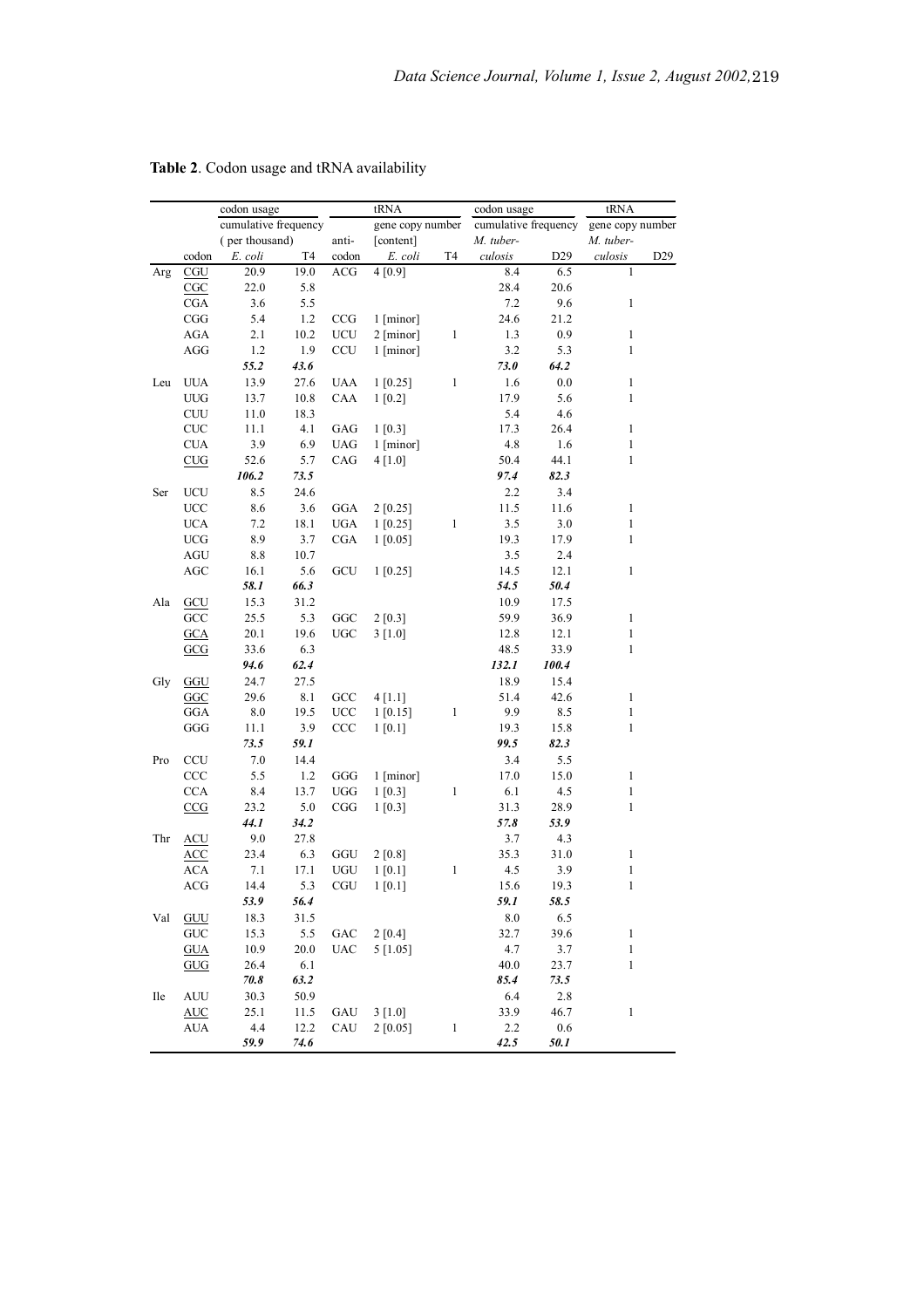|     | codon usage |                      |                | tRNA             |             |              | codon usage          |             | tRNA                          |                 |
|-----|-------------|----------------------|----------------|------------------|-------------|--------------|----------------------|-------------|-------------------------------|-----------------|
|     |             | cumulative frequency |                | gene copy number |             |              | cumulative frequency |             | gene copy number<br>M. tuber- |                 |
|     |             | (per thousand)       |                | anti-            | [content]   |              | M. tuber-            |             |                               |                 |
|     | codon       | E. coli              | T <sub>4</sub> | codon            | E. coli     | T4           | culosis              | D29         | culosis                       | D <sub>29</sub> |
| Asn | AAU         | 17.7                 | 42.8           |                  |             |              | 5.3                  | 1.9         |                               |                 |
|     | AAC         | 21.7                 | 15.0           | GUU              | 4 [0.6]     |              | 20.0                 | 30.6        | $\mathbf{1}$                  | $\mathbf{1}$    |
|     |             | 39.4                 | 57.8           |                  |             |              | 25.3                 | 32.5        |                               |                 |
| Asp | GAU         | 32.1                 | 47.2           |                  |             |              | 15.7                 | 10.7        |                               |                 |
|     | GAC         | 19.1                 | 14.4           | <b>GUC</b>       | 3 [0.8]     |              | 42.1                 | 53.4        | $\mathbf{1}$                  |                 |
|     |             | 51.2                 | 61.6           |                  |             |              | 57.8                 | 64.1        |                               |                 |
| Cys | <b>UGU</b>  | 5.2                  | 7.3            |                  |             |              | 2.2                  | 1.3         |                               |                 |
|     | <b>UGC</b>  | 6.5                  | 3.7            | GCA              | $1$ [minor] |              | 6.6                  | 7.4         | $\mathbf{1}$                  |                 |
|     |             | 11.7                 | 11.0           |                  |             |              | 8.8                  | 8.7         |                               |                 |
| Gln | <b>CAA</b>  | 15.3                 | 21.7           | <b>UUG</b>       | 2 [0.3]     | $\mathbf{1}$ | 8.1                  | 3.8         | $\mathbf{1}$                  |                 |
|     | CAG         | 28.8                 | 11.1           | <b>CUG</b>       | 2 [0.4]     |              | 22.7                 | 31.4        | 1                             | $\mathbf{1}$    |
|     |             | 44.2                 | 32.8           |                  |             |              | 30.8                 | 35.2        |                               |                 |
| Glu | GAA         | 39.4                 | 60.0           | <b>UUC</b>       | 4 [0.9]     |              | 16.1                 | 14.7        | 1                             |                 |
|     | GAG         | 17.8                 | 10.8           |                  |             |              | 30.5                 | 51.8        | $\mathbf{1}$                  | $\mathbf{1}$    |
|     |             | 57.3                 | 70.8           |                  |             |              | 46.6                 | 66.5        |                               |                 |
| His | CAU         | 12.9                 | 13.5           |                  |             |              | 6.4                  | 2.6         |                               |                 |
|     | CAC         | 9.7                  | 3.7            | <b>GUG</b>       | 1 [0.4]     |              | 15.8                 | 19.0        | 1                             |                 |
|     |             | 22.7                 | 17.3           |                  |             |              | 22.2                 | 21.6        |                               |                 |
| Lys | <b>AAA</b>  | 33.6                 | 64.1           | UUU              | $6$ [1.0]   |              | 5.3                  | 3.4         | $\mathbf{1}$                  |                 |
|     | AAG         | 10.3                 | 17.5           |                  |             |              | 15.0                 | 41.9        | $\mathbf{1}$                  |                 |
|     |             | 43.9                 | 81.6           |                  |             |              | 20.3                 | 45.3        |                               |                 |
| Phe | UUU         | 22.3                 | 33.3           | GAA              | 2 [0.35]    |              | 6.2                  | 1.2         |                               |                 |
|     | <b>UUC</b>  | 16.6                 | 11.1           |                  |             |              | 23.3                 | 33.9        | $\mathbf{1}$                  |                 |
|     |             | 38.9                 | 44.4           |                  |             |              | 29.5                 | 35.1        |                               |                 |
| Tyr | <b>UAU</b>  | 16.2                 | 33.8           |                  |             |              | 6.1                  | 1.5         |                               |                 |
|     | <b>UAC</b>  | 12.2                 | 9.7            | <b>GUA</b>       | 3 [0.5]     |              | 14.7                 | 27.5        | $\mathbf{1}$                  | $\mathbf{1}$    |
|     |             | 28.4                 | 43.5           |                  |             |              | 20.8                 | <b>29.0</b> |                               |                 |
| Met | <b>AUG</b>  | 27.9                 | 26.7           | CAU              | 5 [0.8]     |              | 18.4                 | 21.2        | 3                             |                 |
| Trp | <b>UGG</b>  | 15.2                 | 14.1           | <b>CCA</b>       | 1 [0.3]     |              | 14.7                 | 20.3        | $\mathbf{1}$                  | $\mathbf{1}$    |

#### **Table 2. (Continued)**

The total number of codons is 1363498 (4290 protein-coding genes) for *E. coli* , 53183 (271 genes) for T4, 1335687 (3924 genes) for *M. tuberculosis*, and 14789 (77 genes) for D29. Sums over synonymous codons are shown in italic. Optimal codons of *E coli* are underlined..

In Table 2 the codon usage of T4's protein-coding sequences are compared with that of its host *E. coli*'s genes (Blattner, Plunkett III, Bloch, Perna, Burland, Riley et al., 1997). The occurrences per thousand codons are shown in the table. The amino acid frequencies are shown in italic for an easy comparison of amino acid usage. It is worth noting that the frequency of synonymous codons read by phage tRNAs is always higher in phage genes than in host genes. For example, the frequency of two Arg codons, AGA and AGG, both of which are read by the phage tRNA with anticodon UCU (wobble rules, see Osawa (1995)), is 13.1 per thousand codons for phage genes, while only 3.3 for host genes. Similarly, the frequency of AUA codon for Ile in phage genes is about three times as high as that in host genes. From these observations, we can hypothesize that phage tRNAs could serve to supplement host tRNAs present in minor amounts and thus enhance the efficiency of translation of phage genes (Kunisawa, 1992).

Based on the synonymous codon usage patterns of *E. coli* genes, Ikemura (1985; 1992) has indicated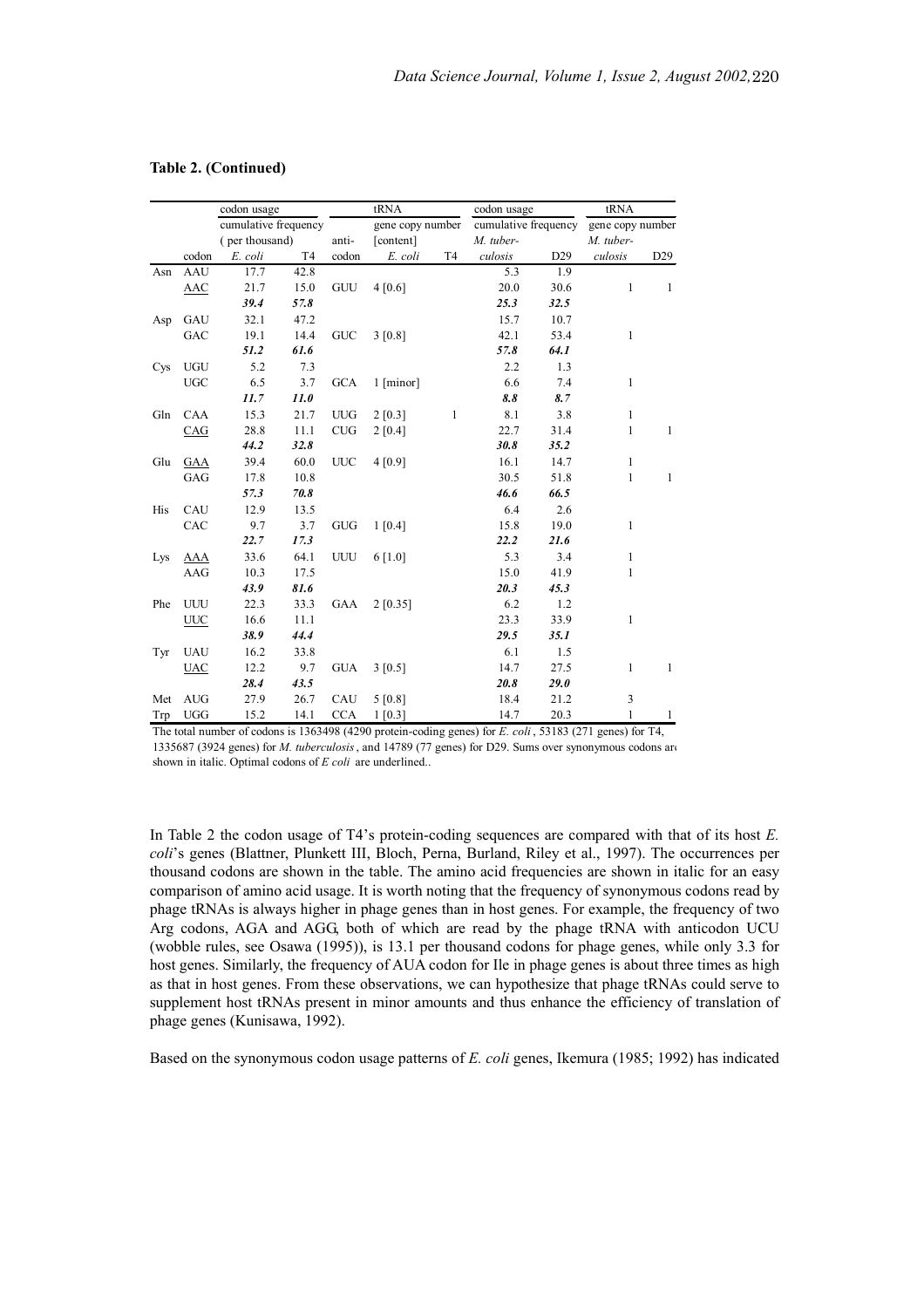a correlation between heavily used synonymous codons and isoacceptor tRNA species that are abundant in the cell. Thus, the synonymous codon choice is constrained by the tRNA availability and seems to be designed to optimize the translational efficiency of *E. coli* genes, in particular its highly expressed genes. Therefore, foreign genes such as phage genes are not translated efficiently unless their synonymous codon choice is similar to that of the highly expressed genes of *E. coli*. The synonymous codon usage pattern of T4 genes, however, is clearly different from that of *E. coli*, as can be seen in Figure 1 (Kunisawa, Kanaya & Kutter, 1998). In this figure, for each of the 4290 *E.*

**Figure 1.** Codon usage patterns of *E. coli* and phage T4



*coli* (shown in gray) or 271 T4 (in red) protein-coding genes, the average G+C content, fgc, is plotted against the fraction, fop, of optimal codons, which are thought to be translationally optimal (Ikemura, 1985; 1992). The fraction of optimal codons in each gene is known to serve as a surrogate measure of the gene expression level. The optimal codon species defined by Ikemura (1985; 1992) are underlined in Table 2. As can be seen in Figure 1, the G+C contents of T4 genes are much lower than those of *E. coli* genes. Table 2 shows a tendency for T4 genes to frequently use codons ending in U or A owing to the low G+C content, while *E. coli* genes tend to use codons that are recognized by the abundant tRNA species and thus often use codons ending in G or C rather than codons ending in U or A. Figure 1 also indicates that the majority of T4 genes exhibit low fop values centered around 0.4, suggesting their lower translational efficiency. Thus, it is reasonable to speculate that T4 supplies its own tRNAs to the host tRNA populations that are present in minor amounts for more efficient production of phage proteins.

Deletions of all eight T4 encoded tRNAs have shown a decreased burst size and a decreased rate of synthesis for several proteins when grown on laboratory host strains, suggesting the existence of a selective pressure to maintain the T4 tRNA genes (Wilson, 1973). In accordance with this reasoning,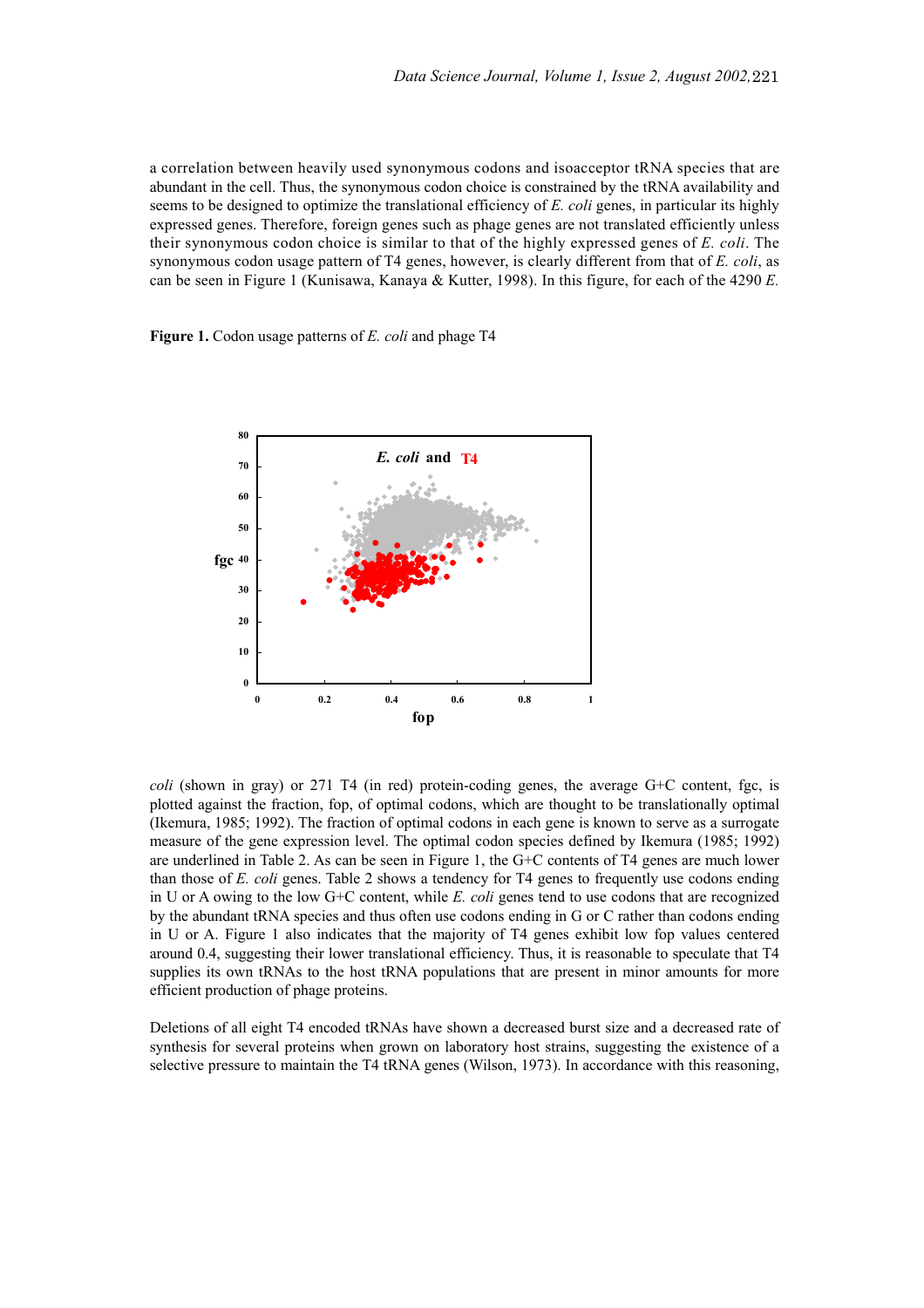a T4 mutant that grows normally on most laboratory strains but is unable to grow on a specific strain of *E. coli* (CT439) has been isolated (Guthrie & McClain, 1973). On the other hand, the tRNA gene repertoire appears to be variable among phages T2, T6 and RB69, which are closely related to T4 (Moen, Seidman, & McClain, 1978). The genome of RB69 has recently been completely sequenced (Karam & Krisch, 2002), and comparisons of codon usage among these T4 related phages would be very interesting future studies.

## **5 MYCOBACTERIOPHAGE TRNAS**

As listed in Table 1, mycobacteriophage D29 harbors 5 tRNAs for Asn, Trp, Gln, Glu, Tyr (Ford et al., 1998). The presence of Asn-, Trp- and Tyr-tRNAs is somewhat surprising, as there is a single anticodon species for each of these D29 tRNAs, in contrast to the T4 tRNAs case. Therefore, the supply of isoacceptor tRNAs seems improbable in the case of D29 tRNAs. The host bacterium, *M. tuberculosis,* encodes tRNA genes in a single copy on the genome except for the Met-tRNA genes (Cole, Brosch, Parkhill, Garnier, Churcher, Harris et al., 1998). This is in sharp contrast to tRNA genes in *E. coli* where the tRNA-gene copy number varies from one to six for Lys-tRNA (see Table 2), and the cellular content of tRNA molecules is approximately proportional to its gene copy number (Ikemura, 1992). Therefore, constraints on synonymous codon usage from the tRNA availability may not be significant in *M. tuberculosis*, and the genomic G+C content seems a principal factor in determining synonymous codon preference. However, the host and phage show almost identically high genomic G+C contents, 65.6% for the host and 63.5% for phage D29. Thus, synonymous codon usage patterns are also similar, as can be seen in Table 2.



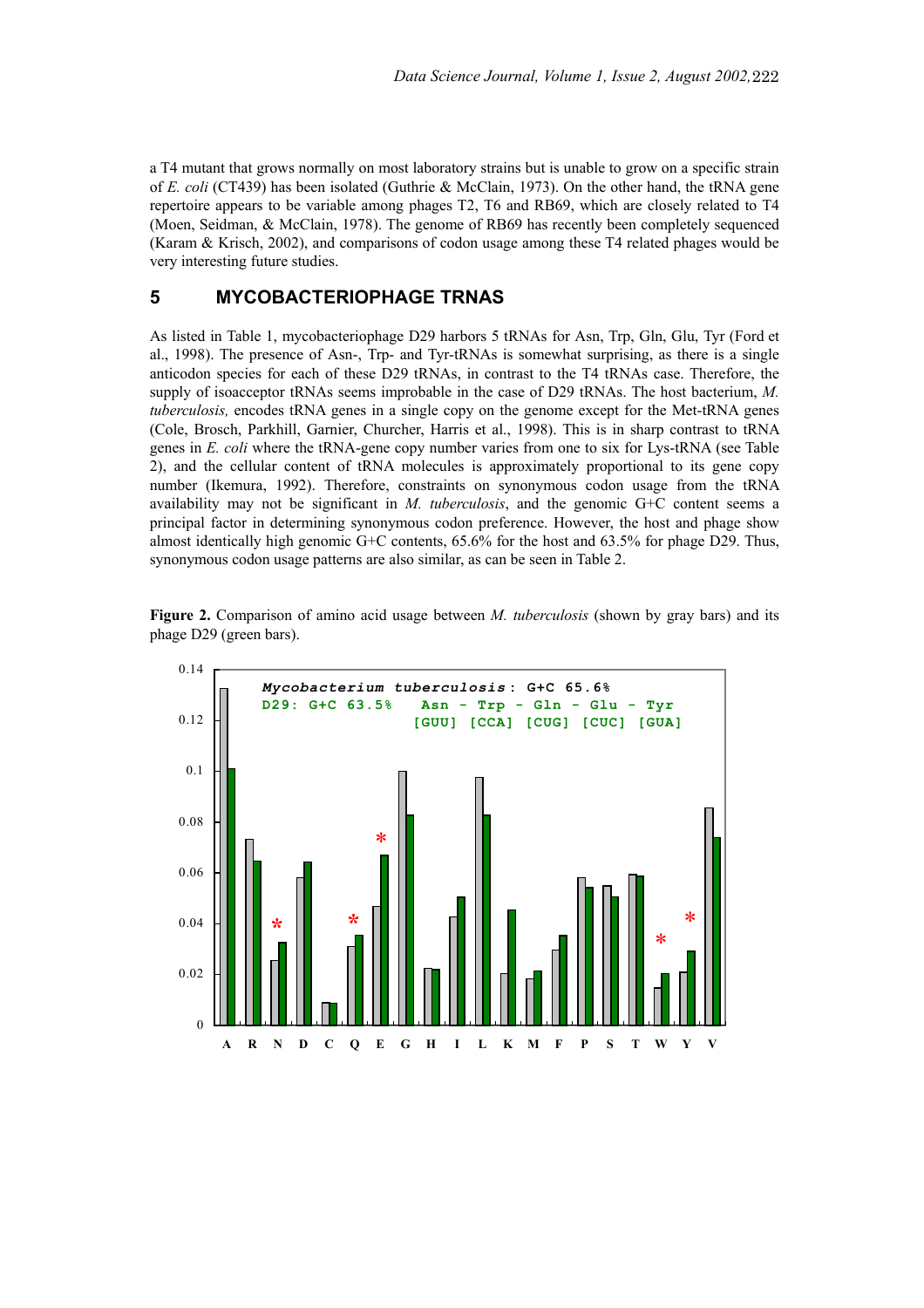Despite the similarity in synonymous codon choice, Figure 2 shows that the frequency of amino acid occurrences slightly increases in D29 for all five amino acid species, Asn, Gln, Glu, Tyr and Trp, which correspond to D29 tRNAs. In this figure, amino acid usage is compared between the host (shown in gray) and phage (in green), where a red asterisk indicates if phage tRNA exists. The fraction of Asn, for instance, increases to 32.5 per thousand amino acids in D29 from 25.3 in *M. tuberculosis*. In the *E. coli* - T4 system, corresponding increases in amino acid usage cannot be recognized; conversely, the fraction of amino acid usage for Arg, Lys, Gly, Pro, and Gln decreases in T4 (see Table 2). These observations suggest that D29 tRNAs may serve to tune host tRNA populations to the amino acid usage of phage proteins (Kunisawa, 2000). However, this tuning seems imperfect, since the frequency of Lys increases from 20.3 in the host to 45.3 in D29 but there is no phage tRNAs for this kind of amino acid. Furthermore, the phage tRNAs may not be required for growth, since another mycobacteriophage L5, which is closely related to D29, lacks the last two tRNAs in the D29 gene cluster.

A comparison of codon usage between the mycobacteriophage D29 and *Mycobacterium leprae* was also carried out, since D29 may also infect *M. leprae*, which has a lower genomic G+C content of 57.8%. As with *M. tuberculosis*, our analysis showed an almost identical codon (amino acid) usage in *M. leprae*. The host range of mycobacteriophage D29 is broad and this phage is known to grow on both fast- and slow-growing mycobacteria. Although available data are currently confined to *M. tuberculosis* and *M. leprae*, future comparisons of codon usage data among a broad range of host bacteria would provide a new horizon for phage evolution.

## **6 CODON USAGE OF D3,** φ**C31, HP1 AND 933W/VT2-Sa**

As listed in Table 1, the *Pseudomonas* phage D3 harbors four tRNAs for Met, Gly, Asn, and Thr (Kropinski & Sibbald, 1999). The genomic G+C content of the host bacterium *Pseudomonas aeruginosa* (Stover, Pahm, Erwin, Mizoguchi, Warrener, Hickey et al., 2000) is 66.6%, while the phage genome is 57.8%. Although the difference in G+C content is not large, codon usage shows that the occurrences of either synonymous codons or amino acids corresponding to the phage's tRNAs are greater in the phage genes compared to the host genes; e.g. for Met it is 20.2 (per thousand codons) in the host and 24.2 in the phage, for Gly it is 14.1 and 28.6, for Asn it is 24.8 and 33.8, and for Thr it is 7.2 and 17.9 (see Table 3), being consistent with the hypothesis of the translational role of phage tRNAs (Kropinski & Sibbald, 1999). Another example is seen with *Streptomyces* phage φC31 (Smith, Burns, Wilson, & Gregory, 1999) harboring a Thr-tRNA with the CGU anticodon, which reads the ACG codon. In the host *S. coelicolor* (Bentley, Chater, Cerdeno-Tarraga, Challis, Thomson, James et al., 2002) genes, the Thr codon ACC is most heavily used (32.8 occurrences per thousand codons, see Table 3) and ACG codon is less frequently used (6.3). In the phage φC31 genes, the frequency of the ACG codon increases to 11.8. Similarly, in the case of the Lys-tRNA found in the *Heamophilus influenzae* phage HP1 (Esposito, Fitzmaurice, Benjamin, Goodman, Waldman, & Scocca, 1995), the occurrence of Lys per thousand amino acids slightly increases to 77.4 in HP1 from 63.1 in its host genes (Fleischmann, Adams, White, Clayton, Kirkness, Kerlavage et al., 1995). Furthermore, an increased frequency of codons that are read by phage 933W (Plunkett III, Rose, Durfee, & Blattner, 1999) Ile-tRNA or Arg-tRNA with anticodon UCU can also be seen in Table 3. In the Shiga toxin II converting phage VT2-Sa, which is closely related to phage 933W and encodes an identical tRNA gene cluster, it has been reported that phage encoded ArgtRNAs recognize rare codons in the host but these rare codons occur in the toxin genes at a high frequency (Kanjo & Inokuchi, 1999). All these examples suggest a strategy in which phage tRNAs may adjust tRNA populations in infected cells to produce the efficient production of phage proteins.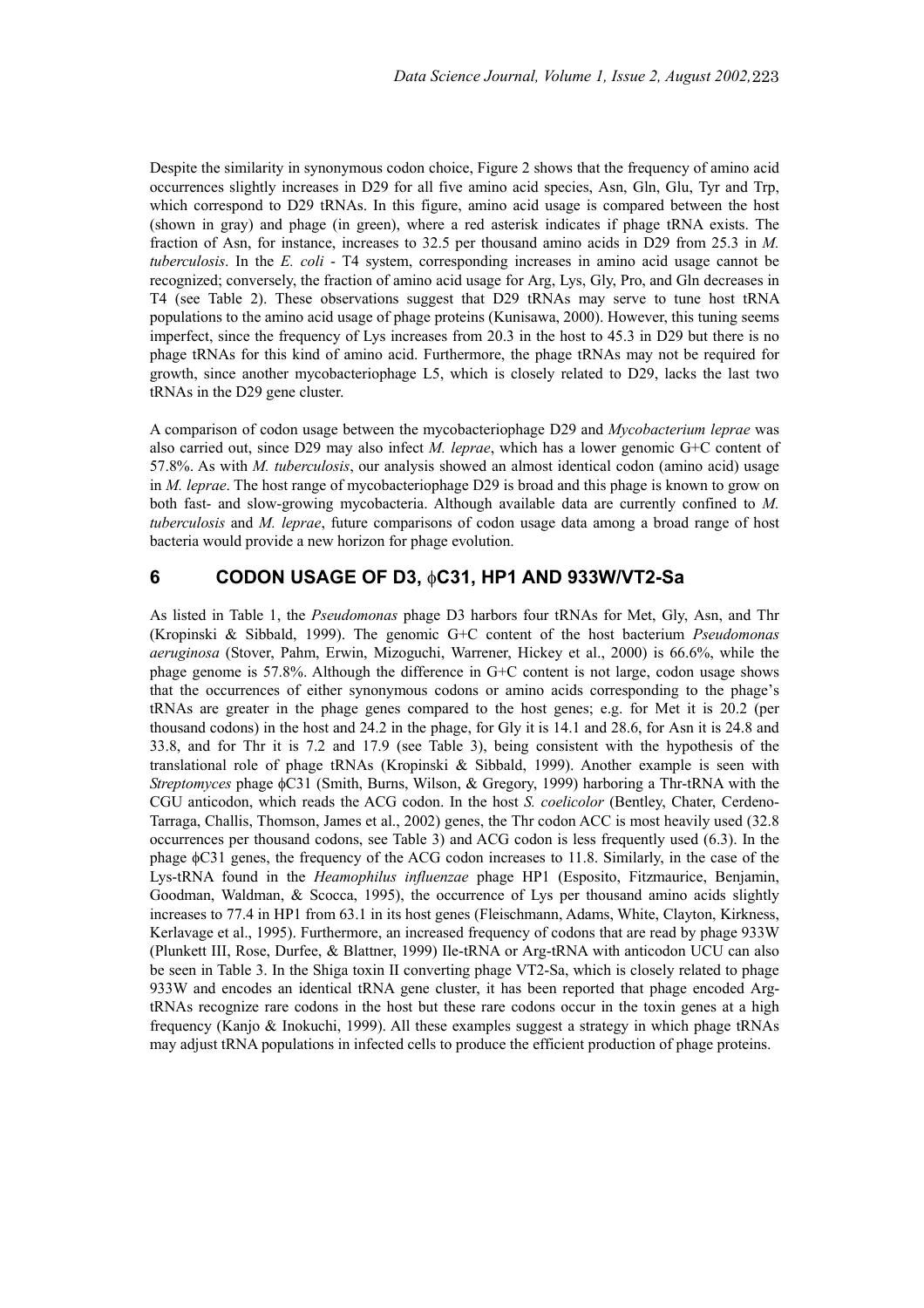|            |                            | P. aeruginosa   | D <sub>3</sub> | S. coelicolor   | phiC31         | H. influenzae   | HP1            | 0157             | 933W           |
|------------|----------------------------|-----------------|----------------|-----------------|----------------|-----------------|----------------|------------------|----------------|
|            | $G+C$ (%)                  | 66.6            | 57.8           | 72.1            | 63.6           | 38.2            | 40             | 50.4             | 49.4           |
|            | genes                      | 5565            | 93             | 7759            | 55             | 1717            | 41             | 5283             | 80             |
|            | codons<br>Arg CGU          | 1865096<br>7.92 | 16839<br>8.43  | 2566997<br>5.38 | 12489<br>13.21 | 521683<br>23.82 | 9923<br>17.23  | 1596900<br>20.24 | 18379<br>19.1  |
|            | CGC                        | 49.2            | 28.62          | 38.98           | 27.3           | 10.11           | 15.02          | 20.86            | 15.07          |
|            | <b>CGA</b>                 | 2.37            | 8.31           | 2.44            | 4.72           | 5.28            | 6.35           | 3.82             | 6.64           |
|            | CGG                        | 14.07           | 13.24          | 32.18           | 21.06          | 1.21            | 1.51           | 6.11             | 8.87           |
|            | AGA                        | 0.48            | 4.81           | 0.75            | 0.64           | 3.71            | 5.04           | 2.85             | 9.9            |
|            | AGG                        | 2.01            | 8.85           | 3.61            | 1.2            | 0.51            | 1.21           | 1.77             | 6.04           |
|            | Leu UUA<br><b>UUG</b>      | 0.28<br>8.74    | 1.72<br>9.26   | 0.06<br>2.37    | 0.08<br>6.57   | 49.93<br>18.26  | 38.09<br>17.64 | 13.89<br>13.03   | 9.74<br>6.04   |
|            | CUU                        | 3.09            | 14.37          | 1.48            | 25.3           | 20.11           | 13.81          | 11.4             | 14.53          |
|            | <b>CUC</b>                 | 27.77           | 15.97          | 36.59           | 14.65          | 5.27            | 4.23           | 10.51            | 8.43           |
|            | <b>CUA</b>                 | 1.4             | 6.12           | 0.31            | 2.32           | 6.74            | 9.17           | 3.89             | 3.1            |
|            | <b>CUG</b>                 | 82.93           | 38.72          | 61.37           | 27.22          | 4.46            | 5.54           | 51.1             | 33.79          |
| Ser        | <b>UCU</b>                 | 0.83            | 7.78           | 0.6             | 4.16           | 16.68           | 9.98           | 8.7              | 8.54           |
|            | UCC<br><b>UCA</b>          | 12.06<br>0.58   | 11.58<br>5.58  | 20.26<br>1.02   | 12.97<br>2.96  | 4.39<br>12.58   | 5.74<br>11.69  | 8.93<br>8.09     | 7.89<br>13.77  |
|            | <b>UCG</b>                 | 13.03           | 12.95          | 13.87           | 20.66          | 4.12            | 5.34           | 8.83             | 6.75           |
|            | <b>AGU</b>                 | 2.62            | 5.17           | 1.49            | 3.2            | 11.97           | 16.43          | 9.36             | 11.21          |
|            | AGC                        | 25.93           | 19.72          | 12.33           | 11.85          | 8.53            | 12.29          | 16.05            | 12.13          |
|            | Ala GCU                    | 4.81            | 22.21          | 2.83            | 19.78          | 21.19           | 14.01          | 15.43            | 20.46          |
|            | GCC                        | 67.69           | 38.6           | 78.58           | 46.92          | 10.9            | 17.33          | 25.16            | 20.68          |
|            | GCA                        | 4.85<br>38.84   | 21.79<br>29.04 | 5.33            | 9.77           | 32.86           | 32.55          | 20.64            | 28.08          |
|            | GCG<br>Gly GGU             | 8.27            | 12.53          | 50.19<br>9.25   | 47.16<br>18.18 | 16.92<br>28.69  | 16.63<br>18.34 | 32.35<br>24.21   | 24.97<br>22.58 |
|            | GGC                        | 61.91           | 32.96          | 61.55           | 44.68          | 19.54           | 24.39          | 28.14            | 18.5           |
|            | GGA                        | 4.16            | 13.96          | 7.12            | 6.97           | 10.9            | 8.87           | 8.81             | 16.32          |
|            | GGG                        | 9.9             | 14.67          | 18.46           | 17.3           | 7.17            | 10.48          | 11.7             | 15.18          |
|            | Pro CCU                    | 2.12            | 8.73           | 1.44            | 5.69           | 12.37           | 8.36           | 7.22             | 9.03           |
|            | $_{\rm CCC}$<br><b>CCA</b> | 13.04<br>2.17   | 8.43<br>7.78   | 25.47<br>1.25   | 13.13<br>1.12  | 2.9<br>16.83    | 4.33<br>11.79  | 5.55<br>8.39     | 5.17<br>8.98   |
|            | CCG                        | 33.29           | 19.66          | 33.68           | 33.79          | 5.02            | 7.16           | 22.43            | 20.19          |
|            | Thr ACU                    | 1.66            | 8.25           | 1.11            | $8.01\,$       | 16.08           | 12.5           | 9.09             | 10.45          |
|            | ACC                        | 32.77           | 20.73          | 39.69           | 17.86          | 11.33           | 15.42          | 22.84            | 15.23          |
|            | <b>ACA</b>                 | 0.81            | 6.12           | 1.53            | 2.08           | 15.72           | 17.23          | 8.04             | 16.54          |
|            | ACG                        | 6.34            | 11.76          | 19.07           | 39.71          | 8.74            | 10.68          | 14.94            | 14.75          |
|            | Val GUU<br>GUC             | 2.72<br>28.8    | 16.57<br>20.73 | 1.36<br>47.18   | 17.22<br>29.87 | 20.67<br>6.56   | 14.31<br>7.26  | 18.15<br>14.84   | 20.73<br>9.85  |
|            | <b>GUA</b>                 | 3.99            | 8.25           | 2.63            | 3.92           | 18.79           | 15.92          | 10.91            | 11.26          |
|            | GUG                        | 33.42           | 18.88          | 35.39           | 29.55          | 20.94           | 21.97          | 26.15            | 23.07          |
| <b>Ile</b> | <b>AUU</b>                 | 2.86            | 13.54          | 0.59            | 14.25          | 50.54           | 43.13          | 29.75            | 22.85          |
|            | <b>AUC</b>                 | 37.8            | 33.32          | 27.31           | 19.7           | 14.27           | 14.71          | 23.94            | 19.37          |
|            | <b>AUA</b>                 | 0.95            | 4.45           | 0.65            | 0.96           | 5.99            | 6.15           | 5.44             | 10.17          |
|            | Asn AAU<br><b>AAC</b>      | 3.73<br>22.59   | 10.39<br>23.4  | 0.68<br>16.22   | 3.84<br>24.9   | 36.52<br>12.22  | 36.68<br>21.47 | 19.12<br>21.69   | 22.96<br>21.38 |
|            | Asp GAU                    | 10.46           | 24.05          | 2.88            | 7.05           | 42.18           | 41.32          | 32.82            | 34.99          |
|            | GAC                        | 42.6            | 33.14          | 58.22           | 61.01          | 7.51            | 13.5           | 19.2             | 23.02          |
|            | Cys UGU                    | 1               | 3.09           | 0.69            | 2.4            | 6.79            | 4.94           | 5.24             | 5.55           |
|            | UGC                        | 9               | 11.58          | 7.01            | 7.53           | 3.52            | 4.03           | 6.38             | 6.58           |
|            | Gln CAA                    | 6.25            | 10.69          | 1.26            | 3.04           | 38.72           | 37.69          | 14.77            | 10.01          |
|            | CAG<br>Glu GAA             | 36.21<br>23.39  | 29.16<br>27.44 | 24.97<br>8.41   | 20.74<br>26.18 | 7.54<br>54.14   | 8.97<br>56.64  | 29.31<br>39.31   | 36.73<br>40.7  |
|            | GAG                        | 37.31           | 41.87          | 48.38           | 33.55          | 10.46           | 11.39          | 18.63            | 27.1           |
|            | His CAU                    | 6.27            | 6.47           | 1.61            | 2.96           | 13.39           | 9.88           | 12.81            | 10.01          |
|            | CAC                        | 15.38           | 12.71          | 21.72           | 14.17          | 7.08            | 9.27           | 9.39             | 6.91           |
|            | Lys AAA                    | 3.58            | 10.63          | 0.97            | 1.28           | 56.27           | 65.61          | 33.98            | 38.74          |
|            | AAG                        | 25.01           | 33.02          | 19.44           | 42.76          | 6.81            | 11.79          | 10.95            | 21.49          |
|            | Phe UUU<br><b>UUC</b>      | 1.72            | 6.89<br>25.18  | 0.42<br>26.04   | 3.04<br>27.94  | 32.24           | 31.14<br>12.5  | 22.27            | 19.48<br>12.51 |
|            | Tyr UAU                    | 33.72<br>5.26   | 9.32           | 0.95            | 6.01           | 12.27<br>24.33  | 24.09          | 15.91<br>16.57   | 16.87          |
|            | <b>UAC</b>                 | 20.04           | 18.53          | 19.54           | 21.62          | 6.86            | 10.18          | 12.27            | 11.86          |
|            | Met AUG                    | 20.2            | 24.23          | 15.74           | 17.78          | 24.04           | 21.97          | 27.24            | 27.75          |
|            | Trp UGG                    | 14.82           | 18.53          | 15.09           | 19.86          | 11.24           | 13             | 15.29            | 15.07          |
|            | Tern UAA                   | 0.28            | 0.77           | 0.13            | 0.88           | 2.46            | 2.82           | 1.96             | 1.85           |
|            | <b>UAG</b><br>UGA          | 0.34<br>2.36    | 0.65<br>4.1    | 0.53<br>2.35    | 0.8<br>2.96    | 0.47<br>0.36    | 0.4<br>0.91    | 0.27<br>1.07     | 0.27<br>2.23   |
|            |                            |                 |                |                 |                |                 |                |                  |                |

**Table 3.** Codon usage of tRNA-harboring phages and their host bacteria.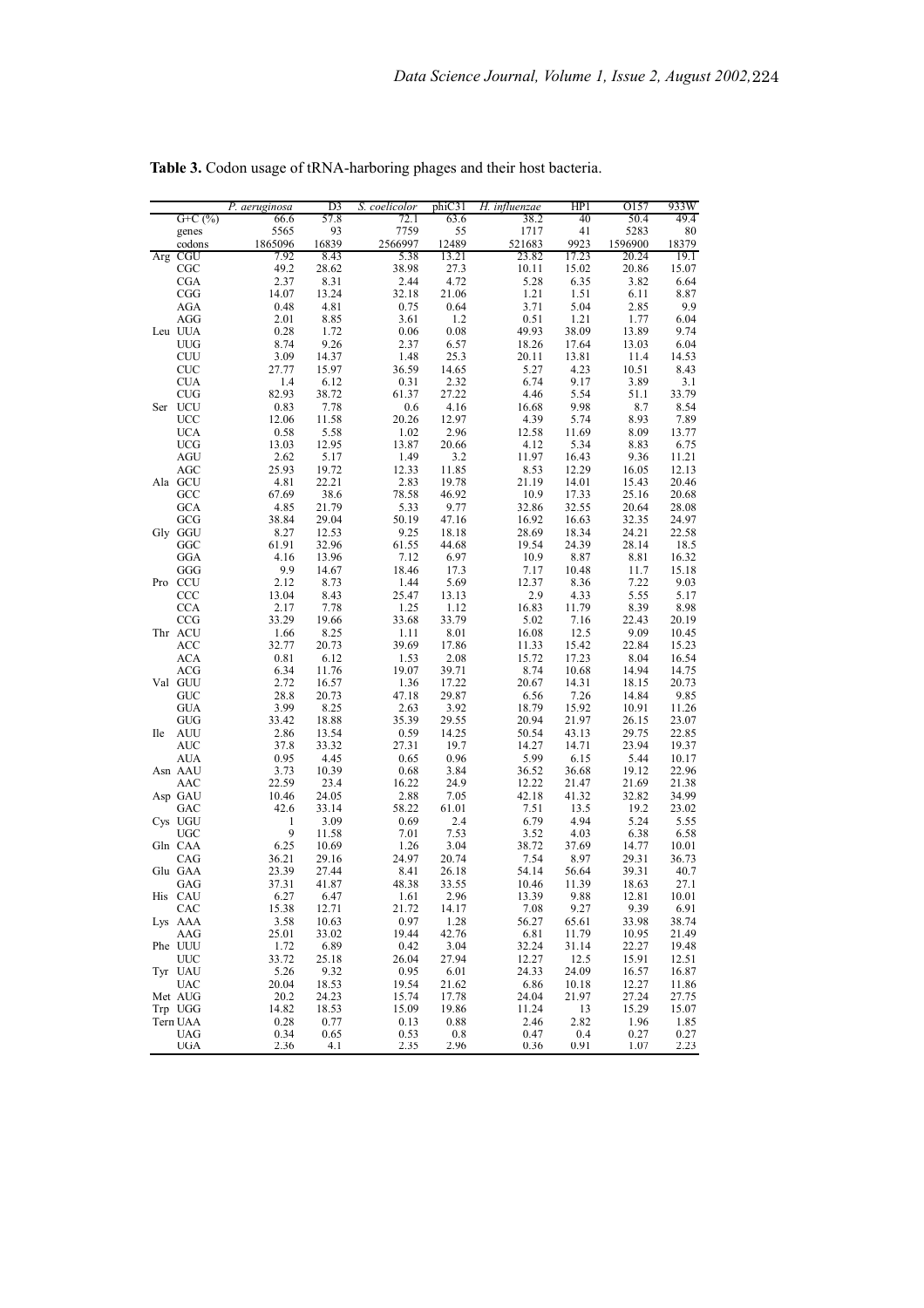The phage 933W's Arg-tRNA with the UCG anticodon is very unusual; a search of the tRNA database (Sprinzl, Horn, Brown, Ioudovitch, & Steinberg, 1998) shows no other examples of the UCG anticodon in bacteria, although this anticodon can be found in animals. Therefore, it is likely that this unusual anticodon species was laterally transferred into the phage genome during evolution. As mentioned earlier, phage-encoded tRNA genes tend to appear in a cluster on the phage's genome. Was the gene cluster horizontally transferred? Or, was the cluster formed during evolution by disrupting unnecessary tRNA genes and retaining necessary ones? The evolutionary origins and variations of phage tRNAs are interesting issues.

# **7 CONCLUSION**

The presently available data on the cellular concentrations of tRNAs in *E. coli*, T4 phage-encoded tRNA species, codon usage of other phages harboring their own tRNAs, suggest a strategy for phage survival. Phage tRNAs supplement host tRNA populations to enable efficient production of phage proteins. The author would like to emphasize the importance of open and fully accessible databases.

# **8 REFERENCES**

Bentley, S.D., Chater, K.F., Cerdeno-Tarraga, A-M., Challis, G.L.,Thomson, N.R., James, K.D., Harris, D.E., Quail, M.A., Kieser, H., Harper, D., Bateman, A., Brown, S., Chandra, G., Chen, C.W., Collins, M., Cronin, A., Fraser, A., Goble, A., Hidalgo, J., Hornsby, T., Howarth, S., Huang, C-H., Kieser, T., Larke, L., Murphy, L., Oliver, K., O'Neil, S., Rabbinowitsch, E., Rajandream, M-A., Rutherford,K., Rutter,S., Seeger, K., Saunders, D., Sharp, S., Squares, R., Squares, S., Taylor, K., Warren, T., Wietzorrek, A., Woodward, J., Barrell, B.G., Parkhill, J., & Hopwood, D.A. (2002) Complete genome sequence of the model actinomycete *Streptomyces coelicolor* A3(2). *Nature 417* (6885), 141-147.

Blattner, F.R., Plunkett III, G., Bloch, C.A., Perna,N.T., Burland, V., Riley, M., Collado-Vides, J., Glasner, J.D., Rode, C.K., Mayhew, G.F., Gregor, J., Davis, N.W., Kirkpatrick, H.A., Goeden, M.A., Rose,D.J., Mau, B., & Shao, Y*.* (1997) The complete genome sequence of *Escherichia coli* K-12. *Science 277*(5331), 1453-1462.

Broida, J., & Abelson, J. (1985) Sequence organization and control of transcription in the bacteriophage T4 tRNA region. *J. Mol. Biol. 185*(3), 545-563.

Chattopadhyay, S., & Ghosh, R.K. (1988) Localization of transfer RNA genes on the physical map of *Vibrio eltor* phage e4 genome. *Virology 162*(2), 337-345.

Cheetham, B.F., & Katz, M.E. (1995) A role for bacteriophages in the evolution and transfer of bacterial virulence determinants. *Mol. Microbiol*. *18*(2), 201-208.

Cole, S.T., Brosch, R., Parkhill, J., Garnier, T., Churcher, C., Harris, D., Gordon, S.V., Eiglmeier, K., Gas, S., Barry III, C.E., Tekaia, F., Badcock, K., Basham, D., Brown, D., Chillingworth, T., Connor, R., Davies, R., Devlin, K., Feltwell, T., Gentles, S., Hamlin, N., Holroyd, S., Hornsby, T., Jagels, K., McLean, J., Moule, S., Murphy, L., Oliver, K., Osborne, J., Quail, M.A., Rajandream, M.A., Rogers, J., Rutter, S., Seeger, K., Skelton, J., Squares, R., Squares, S., Sulston, J.E., Taylor, K., Whitehead, S., & Barrell, B.G. (1998) Deciphering the biology of *Mycobacterium tuberculosis* from the complete genome sequence. *Nature 393*(6685), 537-44.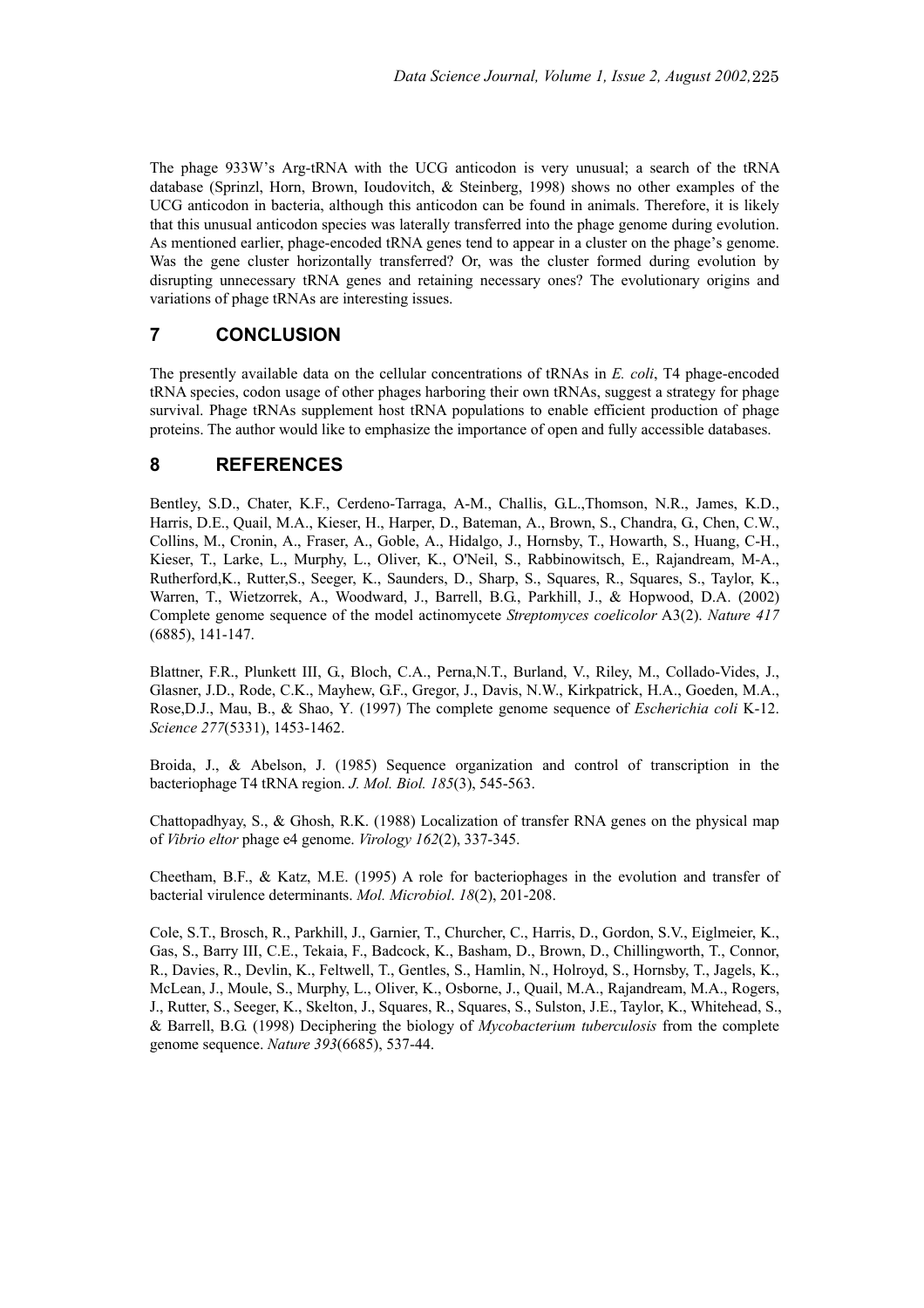Daniel, V., Sarid, S., & Littauer, U.Z. (1970) Bacteriophage induced transfer RNA in *Escherichia coli*. New transfer RNA molecules are synthesized on the bacteriophage genome. *Science 167*(926), 1682-1688.

*DDBJ* (n.d.) Homepage of the DNA Data Bank of Japan. Available from: http://www.ddbj.nig.ac.jp.

*EMBL* (n.d.) Homepage of the EMBL Nucleotide Sequence Database. Available from: http:// www.ebi.ac.uk/embl/index.html

Esposito, D., Fitzmaurice, W.P., Benjamin, R.C., Goodman, S.D., Waldman, A.S., & Scocca, J.J. (1996) The complete nucleotide sequence of bacteriophage HP1 DNA. *Nucl. Acids Res*. *24*(12), 2360-2368.

*Evergreen Bacteriophage Group* (n.d.) Homepage of the Evergreen Bacteriophage Group. Available from: http://www.evergreen.edu/phage/home.html.

Fleischmann, R.D., Adams, M.D., White, O., Clayton, R.A., Kirkness, E.F., & Kerlavage, A.R. Bult, C.J., Tomb, J., Dougherty, B.A., Merrick, J.M., McKenney, K., Sutton, G.G., FitzHugh, W., Fields, C.A., Gocayne, J.D., Scott, J.D., Shirley, R., Liu, L.I., Glodek, A., Kelley, J.M., Weidman, J.F., Phillips, C.A., Spriggs, T., Hedblom, E., Cotton, M.D., Utterback, T., Hanna, M.C., Nguyen, D.T., Saudek,D.M., Brandon, R.C., Fine, L.D., Fritchman, J.L., Fuhrmann, J.L., Geoghagen, N.S., Gnehm, C.L., McDonald, L.A., Small, K.V., Fraser, C.M., Smith, H.O., & Venter, J.C. (1995) Whole-genome randam sequencing and assembly of *Heamophilus influenzae* Rd. *Science 269*(5223), 496-512.

Ford, M.E., Sarkis, G.J., Belanger, A.E., Hendrix, R.W., & Hatfull, G.F. (1998) Genome structure of mycobacteriophage D29: implications for phage evolution. *J. Mol. Biol*. *279*(1), 143-164.

*GenBank* (n.d.) Homepage of GenBank. Available from:http://www.ncbi.nlm.nih.gov/Genbank /index.html

Guthrie, C., & McClain, W.H. (1973) Conditionally lethal mutants of bacteriophage T4 defective in production of a transfer RNA. *J. Mol. Biol*. *81*(2), 137-155.

Hatfull G.F., & Sarkis, G.J. (1993) DNA sequence, structure and gene expression of mycobacteriophage L5: a phage system for mycobacterial genetics. *Mol. Microbiol*. *7*(3), 395-405.

Ikemura, T. (1985) Codon usage and tRNA content in unicellular and multicellular organisms. *Mol. Biol. Evol. 2*(1), 13-34.

Ikemura, T. (1992) Correlation between codon usage and tRNA content in microorganisms. In Hatfield, D.L., Lee, B.J. & Pirtle, R.M. (Eds.) *Transfer RNA in protein synthesis*, Boca Raton, Ann Arbor, London, Tokyo: CRC Press

Kan, J., Kano-Sueoka, T, & Sueoka, N. (1968) Characterization of leucine transfer ribonucleic acid in *Escherichia coli* following infection with bacteriophage T2. *J. Biol. Chem*. *243*(21), 5584-5590.

Kanjo, N. & Inokuchi H. (1999) Genes for tRNA<sup>Arg</sup> located in the upstream region of the Shiga toxin II operon in enterohemorrhagic *Escherichia coli* O157:H7. *DNA Res*. *6*81), 71-73.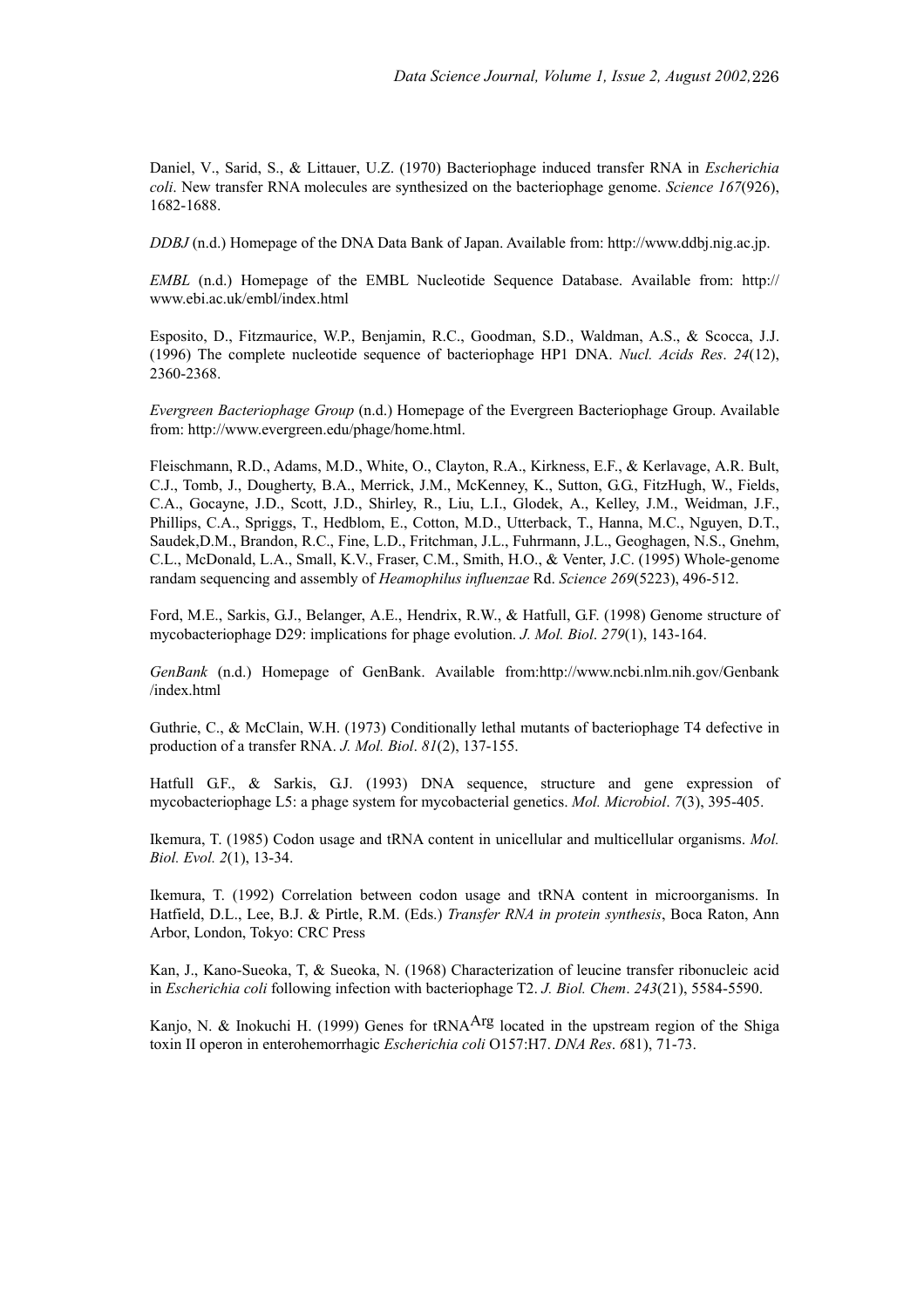Karam, J.D., & Krisch, H.M. (2002) Homepage of the T4-like Phage Genome Project. Available from: http://www.mcl.tulane.edu/sif/t4genome.html.

Kropinski, A.M., & Sibbald M.J. (1999) Transfer RNA genes and their significance to codon usage in the *Pseudomonas aeruginosa* lamboid bacteriophage D3. *Can. J. Microbiol*. *45*(9), 791-796.

Kunisawa, T. (1992) Synonymous codon preferences in bacteriophage T4: a distinctive use of transfer RNAs from T4 and from its host *Escherichia coli. J. Theor. Biol*. *159*(3), 287-298.

Kunisawa, T., Kanaya, S., & Kutter, E. (1998) Comparison of synonymous codon distribution patterns of bacteriophage and hst genomes. *DNA Res*. *5*(6), 319-326.

Kunisawa, T. (2000) Functional role of mycobacteriophage transfer RNAs. *J. Theor. Biol*. *205*(1), 167-170.

McClain, W.H., Guthrie, C., & Barrell, B.G. (1972) Eight transfer RNAs induced by infection of *Escherichia coli* with bacteriophage T4. *Proc. Natl. Acad. Sci. USA 69*(12), 3703-3707.

McCordquodale D.J., & Warner, H.R. (1988) Bacteriophage T5 and related phages. pp.439-475 In Calendar, R. (Eds) *The Bacteriophages*. New York: Plenum Press

Miyamoto, H., Nakai, W, Yajima, N., Fujibayashi, A., Higuchi, T., Sato, K., & Matsushiro, A. (1999) Sequence analysis of Stx2-converting phage VT2-Sa shows a great divergence in early regulation and replication regions. *DNA Res*. *6*(4), 234-240.

Moen, T.L., Seidman, J.G., & McClain, W.H. (1978) A catalogue of transfer RNA-like molecules synthesized following infection of *Escherichia coli* by T-even bacteriophages. *J Biol Chem*. *253*(21), 7910-7917.

*NCBI* (n.d.) Homepage of the National Center for Biotechnology Information. Available from: http://www.ncbi.nlm.nih.gov/

Osawa, S. (1995) *Evolution of the genetic code*, London: Oxford University Press

Perna, N.T., Plunkett, G. III, Burland, V., Mau, B., Glasner, J.D., Rose, D.J., Mayhew, G.F., Evans, P.S., Gregor, J., Kirkpatrick, H.A., Posfai, G., Hackett, J., Klink, S., Boutin, A., Shao,Y., Miller, L., Grotbeck, E.J., Davis, N.W., Lim, A., Dimalanta, E.T., Potamousis, K.D., Apodaca, J., Anantharaman, T.S., Lin, J., Yen, G., Schwartz, D.C., Welch, R.A., & Blattner, F.R. (2001) Genome sequence of enterohaemorrhagic *Escherichia coli* O157:H7. *Nature 409*(6819), 529-533.

Plunkett III, G., Rose, D.J., Durfee, T.J., & Blattner, F.R. (1999) Sequence of Shiga toxin 2 phage 933W from *Escherichia coli* O157:H7: Shiga toxin as a phage late-gene product. *J. Bacteriol*. *181*(6), 1767-1778.

Scherberg, N.H., & Weiss, S.B. (1972) T4 transfer RNAs: codon recognition and translational properties. *Proc. Natl. Acad. Sci. USA*. *69*(5), 1114-1148.

Smith, M.C.M., Burns, R.N., Wilson, S.E., & Gregory, M.A. (1999) The complete genome sequence of the *Streptomyces* temperate phage φC31: evolutionary relationships to other viruses. *Nucl. Acids*